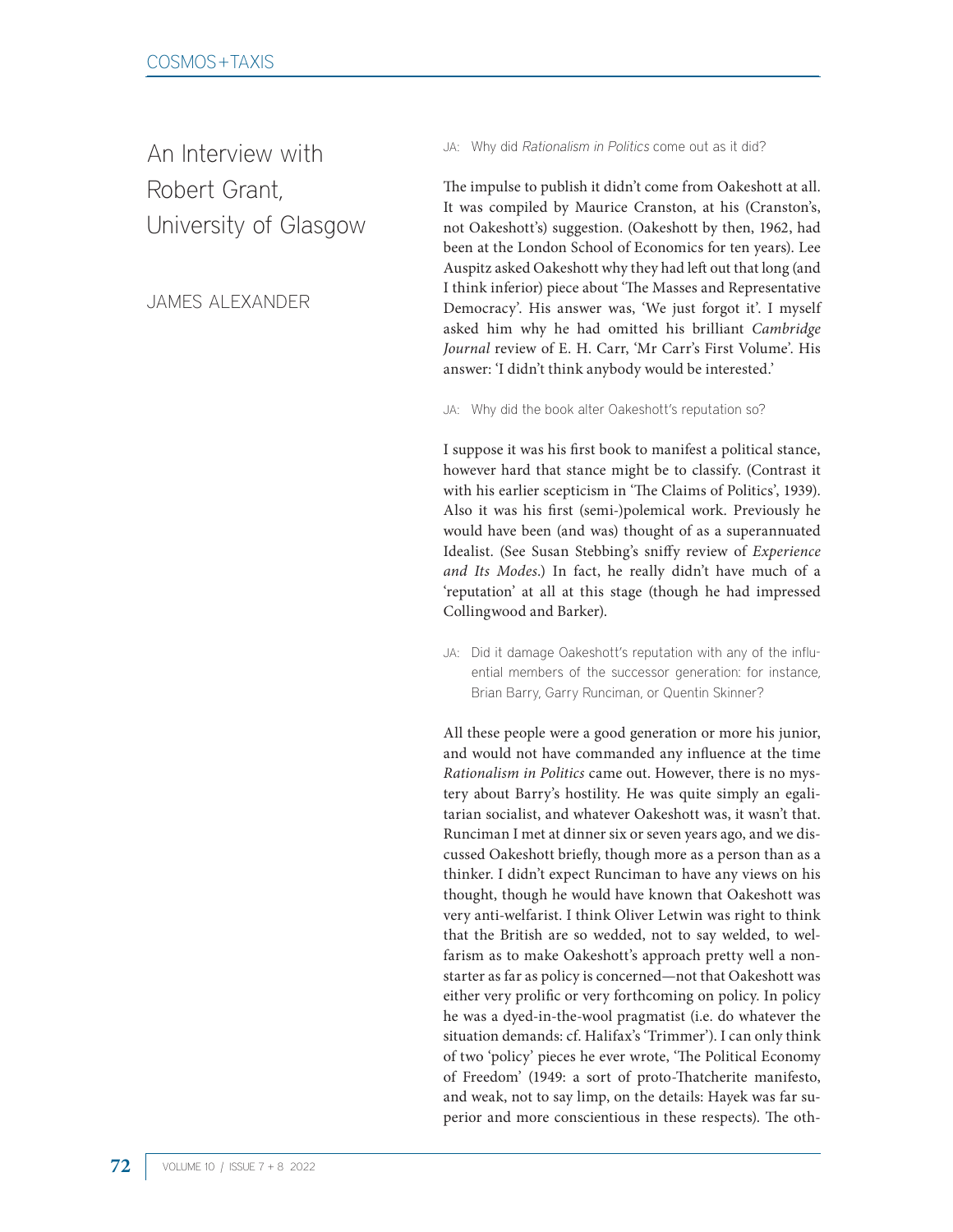er is that 1944 MS attributed to him (rightly, I think) concerning the policy the Allies should adopt towards a defeated Germany. It was pure Morgenthau Plan: *Carthago delenda est*. (Henry Morgenthau was US Treasury Secretary). In other words, destroy their industry and sow their fields with salt, so that they can't cause any more trouble. If they starve, well, they brought it on themselves. Lee Auspitz told me that Oakeshott supported Morgenthau, though Oakeshott may well have offered his own prescription first. He does not seem to have considered that the Versailles Treaty, which was only half as punitive as Morgenthau, was in part the origin of World War Two. Come to think of it, there was another, and this time very good, 'policy'-oriented piece by Oakeshott, his review of Quintin Hogg and John Parker called 'Contemporary British Politics', also omitted from *Rationalism*.

I told Runciman I was writing the biography (though this may have been before I had the Yale contract), and that I had spent a day with Oakeshott at his place in Dorset. *Inter al* I said that he had been very charming. 'Oh yes,' said Runciman, laying the irony on with a trowel, 'he was charming all right.' Had Oakeshott perhaps seduced someone Runciman knew and cared about? Who knows? Anyway, he certainly didn't admire or like him. He never really said what he thought about Oakeshott's ideas. Did he ever write about Oakeshott?

As for Skinner, I had lunch with him three or four years ago, but we didn't discuss Oakeshott at length. He gave the impression of having got on quite well with him, and also of knowing him quite well from various professional rendezvous (e.g. the Carlyle Club, and Political Science Association conferences) but this was before I had read his damning opinion—I think it was in an interview with some Finn—of Oakeshott on Hobbes (an opinion I actually don't greatly disagree with: cf. also Noel Malcolm, who, though actually a protégé of Oakeshott's, was similarly critical). He gave me a photo of Oakeshott and himself together at a Durham conference. I've written somewhere that Oakeshott was a great admirer of ferocious Skinner-style scholarship (e.g. that of his friend and appointee, Kedourie), but that he also thought (so Simon Oakeshott told me) that a man might pick up just as much historical understanding from browsing in second-hand bookshops, such as Oakeshott's own father habitually did in his lunch breaks. (I'm inclined to agree with him here). Oakeshott was hugely widely read, but said that he himself hadn't much aptitude for scholarship proper. He was certainly very careless about footnotes, citations and the like.

JA: Why has Oakeshott only been taken seriously by non-Oakeshottians since around 2000?

I think this may in part have been due to Richard Rorty's championship of him in *Philosophy and the Mirror of Nature* (1979), but also because his low profile during his life, and the ensuing dearth of commentary on his work, opened endless opportunities to researchers after his death. Non-Oakeshottians probably forgave him for being what they would call conservative, since he had been widely characterised as post-modernist, like Rorty. And it is true that he wasn't a realist, even as regards natural science (cf., e.g., Bruno Latour & co.). I remarked on this to Scruton, otherwise a great admirer of Oakeshott. His view was that—if only in this respect—Oakeshott was 'simply mad'.

#### JA: Did Oakeshott enjoy his reputation as essayist-polemicist?

Simon Oakeshott told me Michael wanted posthumous fame, but was little concerned with publicity or celebrity in his lifetime. He refused a Companionship of Honour on the grounds that 'public honours should go to public people'. (A contrast with that near-Stalinist Eric Hobsbawm, CH).

JA: Do you think Rationalism in Politics stops people ever reading On Human Conduct?

They are so different in style that few would spontaneously attribute them to the same author. I myself think *On Human Conduct* was underrated on its appearance (it is a serious book, though the third part is scrappy and thrown-together—and readable), and has been overrated since. I asked Isaiah Berlin if he had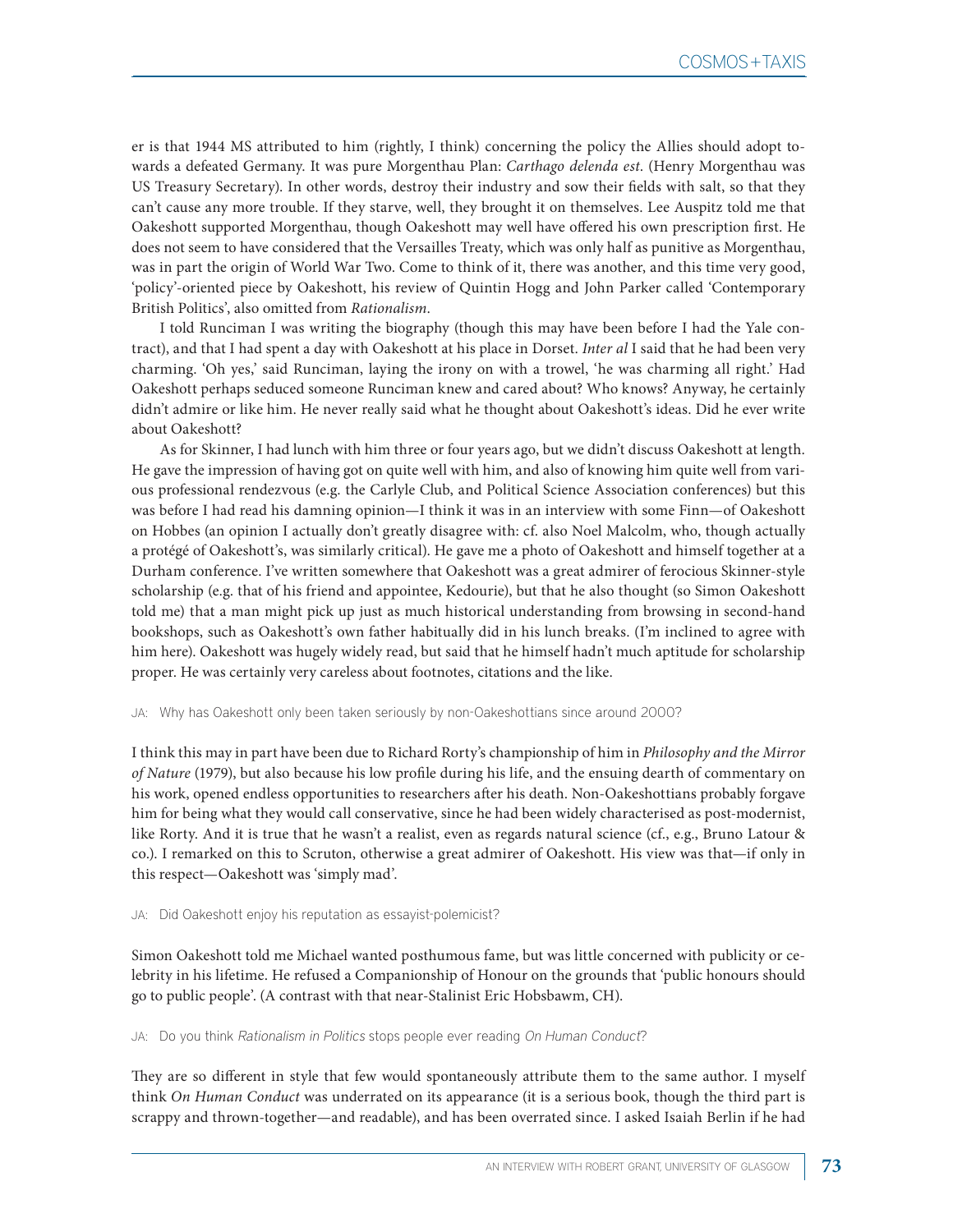read it. He said he had chucked it aside after ten pages, having not understood a word. But there was little love lost between him and Oakeshott in any case, despite (as Berlin noted) the similarity of their philosophies. I shall have to reread *On Human Conduct*, but am not looking forward to it. Its attempt at precision comes at too high a price.

We can all understand 'enterprise association', and see why it is inapplicable to a tolerable politics, but 'civil association' remains obscure, and I do not think it can realistically be appropriated by the multiculturalists, though some, e.g. B. Parekh, have tried. It is true that the Ottoman *millet* system kept the lid on ethno-religious divisions, and survived in ghostly fashion in the Lebanon until the 1970s; true also that Oakeshott used to joke that Norman Sicily under Roger II was an example of civil association. But he also observes that civil association, unlike its enterprise counterpart, is compulsory; and I would note that both Roger's Sicily and the Ottoman Empire were absolute monarchies. Multiculturalism looks incompatible with liberal democracy. It may possibly 'work', but only under despotism, such as Saddam Hussein's. See what happened in Iraq once he was removed: Hobbes's 'war of all against all'.

JA: I was looking at Michael Bentley's book on Butterfield again, and what struck me how little he seemed to admire Butterfield, or felt obliged to apologise for him. I recently reread Englishman and His History last week and thought it was marvellous. Do you know anything about Butterfield's influence on Oakeshott?

I was struck by how much Oakeshott obviously owed to *The Whig Interpretation of History*, which is a brilliant book. There are verbal echoes of it in Oakeshott, just as there are of Collingwood's *Speculum Mentis* in *Experience and its Modes*. Oakeshott told me he wrote his book first, before reading Collingwood, but this cannot be true. Maybe he was being post-modernist.

Oakeshott and Butterfield were close friends, and I believe there is some extant correspondence, though not at the LSE. There is a rumour, which few will take seriously, that Mrs Butterfield once caught them kissing. She is supposed to have been hyper-vigilant regarding Herbert's love life, but whether or not with good cause I don't know. It is, however, true that he had a long and agonising affair with a lady whose name I forget.

JA: Peter Ghosh, who likes essays, as he writes them himself, is extremely eager to point out that Macaulay and Trevor-Roper were at their best writing essays. Would you say that Oakeshott preferred the essay form? I think one of Oakeshott's achievements in the essay form is combining an old-fashioned Chesterton-type meandering style with a heavily worked-out content. Plus, his writing, somewhat remarkably, moves, like a barge, at the right speed to carry one's reading thoughts along with it.

I think, despite his advocacy of Hegel (why?), he rightly disliked these vast synthetic, panoptic philosophies. A single brick out of place, and the lot comes crashing down. It is perfectly possible to assemble a series of cogent, focussed *aperçus* in a collection and for it to be the case, so long as one's initial focus is sharp enough, that they cohere quite as much as any through-composed monograph, only tacitly. Oakeshott was a huge admirer of the scholarly Kedourie, as I said; though again there is the point about browsing at random in a second-hand bookshop. He and his father Joseph both admired Montaigne, the inventor of the essay. No one ever complained that mathematicians do their work mostly in papers, which are the scientific equivalent of essays. So did philosophers, and still do. And so did literary critics, when I were a lad.

JA: You mentioned that Oakeshott picked up bits of Butterfield's language. He owed vast amounts to Collingwood. I am fairly sure he stole from G. C. Field and also the dux and rex business from Jouvenel (for which there is evidence in the book reviews): since both Field's and Jouvenel's typologies played into the lines of thought Oakeshott worked on in the 1950s and 1960s. He covered himself by saying that citation was irrelevant, and that one had a duty to work out one's own arguments. Why do you think he was so reluctant to admit debts?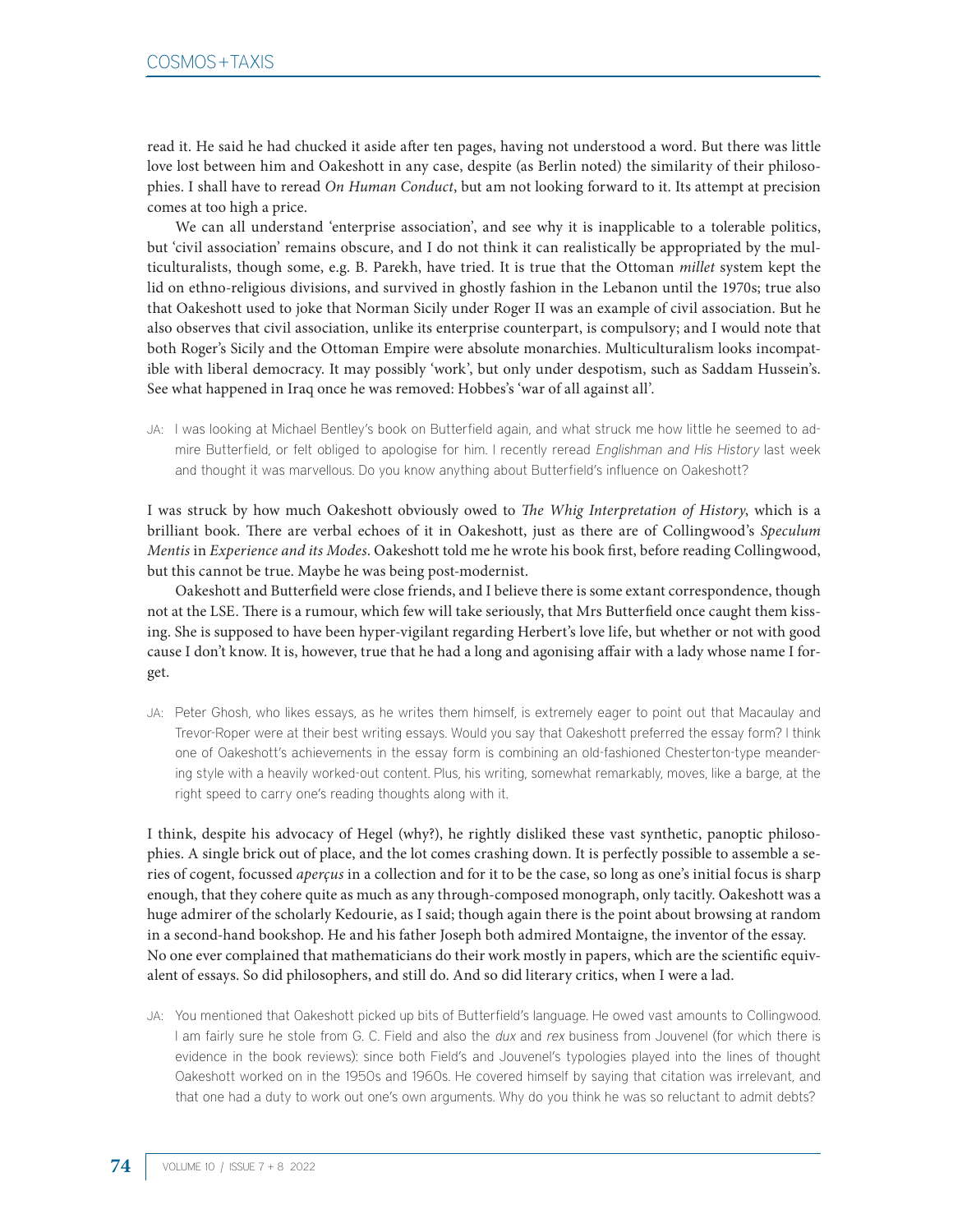I guess for the reason you give. He ploughed a very lonely furrow, since Idealism was so out of fashion for most of his career. Temperamentally he could never have belonged to a school, unless it was a dead one, and thus incapable of demanding conformity. Incidentally, it's worth noting that the Idealists generally (and pragmatists, who live next door) were excellent prose stylists: James, Royce, Bradley, Quine, Blanshard … why? These are interesting lines you trace (I have never heard of Field, and will look into him).

JA: Of course, the advantage of not admitting intellectual debts is that it gives the successor generation, if it bothers at all, something to do.

I'm not sure it's obliged to bother. But certainly, as already said, the dearth of early commentary on Oakeshott, and his reclusiveness, has left the field wide open since his death, which has encouraged the huge amount of recent interest in him. Graduate students are always looking for doctoral subjects.

JA: Famously, Collingwood disliked his colleagues at Oxford so much he worked alone, and wrote an autobiography.

### Well, his thought was also incompatible with theirs, at least superficially.

JA: When I think back it is easy to see Oakeshott fitting into 1920s, 1930s and 1940s Cambridge, but then there is the question: what would have happened if Oakeshott had stayed, perhaps defeated Brogan, to get the Professorship?

Well, did he fit in so well, though? If anything, he was a bit Bloomsburyish, but not leftist like the true Bloomsberries. Indeed, he was unfashionably patriotic, though also so anti-war as almost to be pacifist (until war came). About the Professorship, that is what Ernest Barker wanted, as you know. Barker groomed him for the chair, but could not swing it. At the time (1939) Oakeshott only had the one self-authored book, *Experience and Its Modes*. He and Brogan were both, with several others, on the editorial board of *Cambridge Journal*, of which Oakeshott eventually became General Editor.

JA: How successful could Oakeshott have been in inculcating the next generation in anti-Beveridge anti-Robbins politics? What I mean is that there is, or was, nay, probably is, let's be fair, a crown quality to Cambridge: not necessarily because the best people are there teaching, but because the best undergraduates are there chewing on whatever the local teachers are teaching: and, whatever that is, is the language they pick up. So Oxford and Cambridge academics of the 1960s to 1990s generation have sometimes had an undeserved amount of influence.

Ninety per cent of an undergraduate's education comes from the peer group and his personal effort anyway, however good or bad the teachers are. When I was at Trinity hardly anyone read English (though Terry Eagleton was there, two years ahead of me: he was my next-door neighbour and quite close friend until he went to Oxford, and I to the Right—thanks largely to Oakeshott).

JA: If the 1962 volume had been entitled The Voice of Poetry and Other Essays do you think it would have received as much attention? I have a sense that Oakeshott's reputation is rather shackled by the word 'rationalism'.

I think not, but then I don't think highly of Oakeshott's aesthetics (see my contribution to Corey Abel's *The Intellectual Legacy of Michael Oakeshott*). However, 'The Voice of Poetry', like 'The Activity of Being an Historian', also contains a digest of Oakeshott's world-picture generally, which is of considerable interest. Of course, Oakeshott's attack on what he calls Rationalism has led many of the ignorant to think him irra-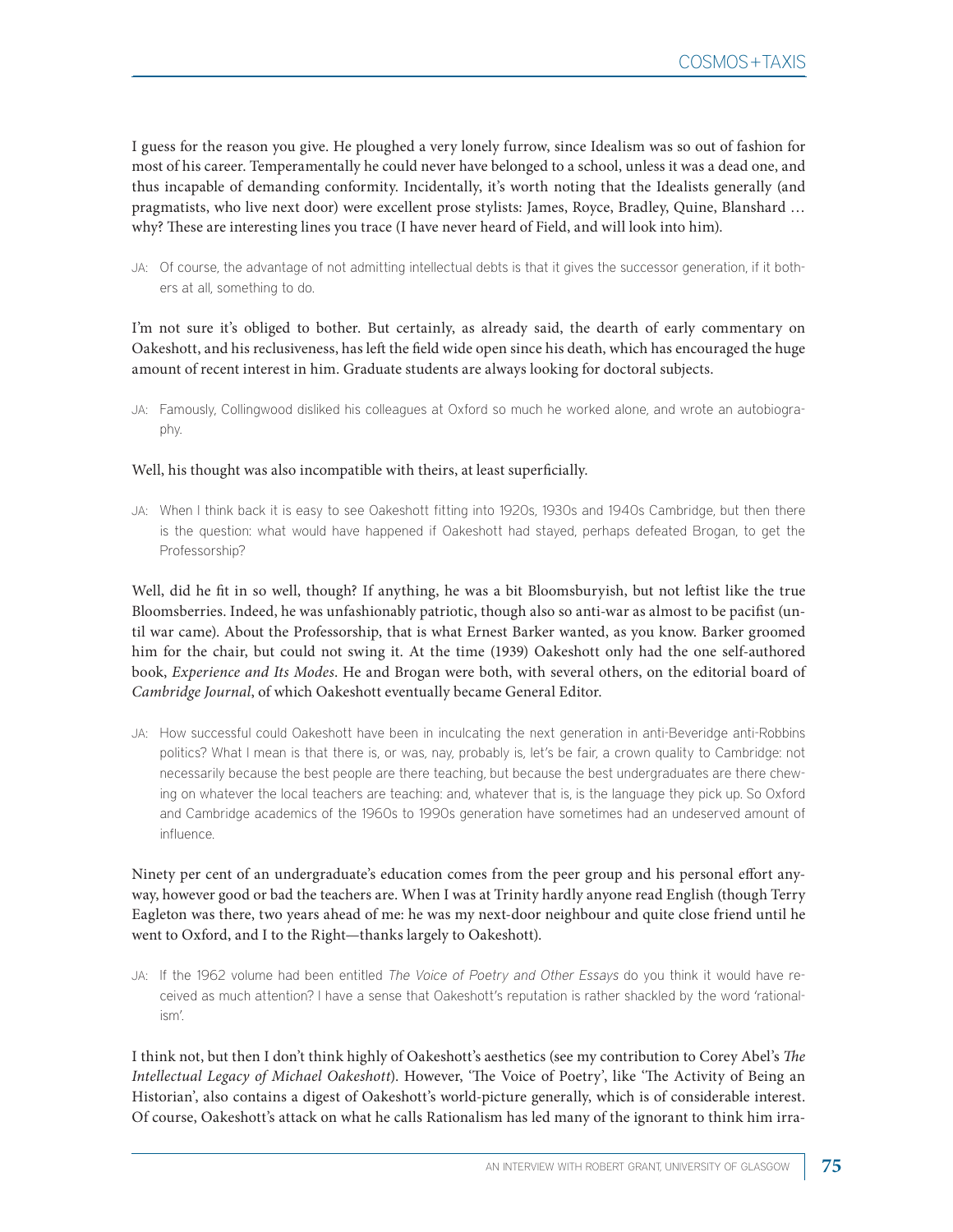tionalist, which, equally of course, he isn't. What he means by Rationalism is the (fetishistic) habit of applying the 'reason' appropriate to one kind of thinking to another kind (e.g. 'scientific politics' and the like), and even—in fact usually—to the whole across-the-board spectrum of thought. And this is genuinely irrational, for all its pretensions to rationality. (Oakeshott cruelly calls it 'the relic of a belief in magic').

JA: I am very conscious of the way my own mind works. I don't claim it is Oakeshottian, but I do not think in lines: I think in blocks, or blocs: and I think Oakeshott also tended to think this way. He liked binaries, needed them, in fact.

What is so special, or unusual, about binaries? Any singular identity is (apophatically) constituted in part by what it is not, so binarism is at the root of all thought, willy-nilly. And there is nothing wrong with linear thinking, where appropriate—in logic or maths, e.g., in fact, in the hard sciences generally.

JA: He had little time for what I call 'ingenious' arguments. Do you agree? His essayistic style sometimes achieves movement, or layering development, but the substructure is almost always carved in stone. He gave the game away with the famous threefold distinction in the Introduction to Leviathan.

I've forgotten what it was, except that Will and Artifice were two of the three, but why I can't recall. I never prized that introduction as highly as some have; in fact, I don't think he is that cogent on Hobbes at all. As I said, the great Noel Malcolm thinks Hobbes is essentially a Rationalist in Oakeshott's sense, which only confirms what I have long suspected.

JA: Perhaps you see Oakeshott in a more sinuous writerly way than I do. I see the Hegelian structures sticking out of his essays like ribs, but this may in part be to do with my eye. Wouldn't you agree that Oakeshott, though not writing systematically, sought system?

No, I think I wouldn't. You recall he praises Cervantes' painter, who, when asked what he is painting, answers 'whatever it turns out to be'. See also his pragmatical interest in 'Trimmer' Halifax, and his aversion to political programmes and parties, indeed, almost to political 'philosophies' of any kind. He has no interest in the Hegelian dialectic (mind you, it doesn't feature in *The Philosophy of Right* either), nor does he invoke Hegel's Estates, and he is certainly averse to Hegel's (and Marx's, of course) so-called 'historicism', which is simply a kind of ruthless Whig history.

JA: I now think that it was a shame that his musings that eventually became On Human Conduct did not come out earlier, since we now know that he had manuscripts about this finished as early as the mid-1950s. There was an entire generation of rising historical-philosophical-political academics looking for guidance, and on not finding it from Oakeshott they took from where they could from the 1960s onwards, which mostly meant, alas, sociology and political science.

I'm not too keen on *On Human Conduct*, actually, though it does, like Berlin, contain some ponderable binaries. It's too dense. As I have already said, Berlin told me he couldn't make head or tail of it, and chucked it aside after ten pages; not that I necessarily take Berlin as gospel, far from it. I think Oakeshott says these things better in *Rationalism in Politics*, even though—or perhaps because—he's not trying to systematise them. Though *Experience and Its Modes* is impressively systematic, as anything indebted to Bradley is bound to be.

JA: I asked you already about Oakeshott's reputation since his death. You mentioned Rorty. There is that. We know about the purist Oakeshottians. But I have noticed recently that the one academic sector which takes Oakeshott very seriously, and at a high intellectual level, is legal philosophy. Legal philosophers such as Martin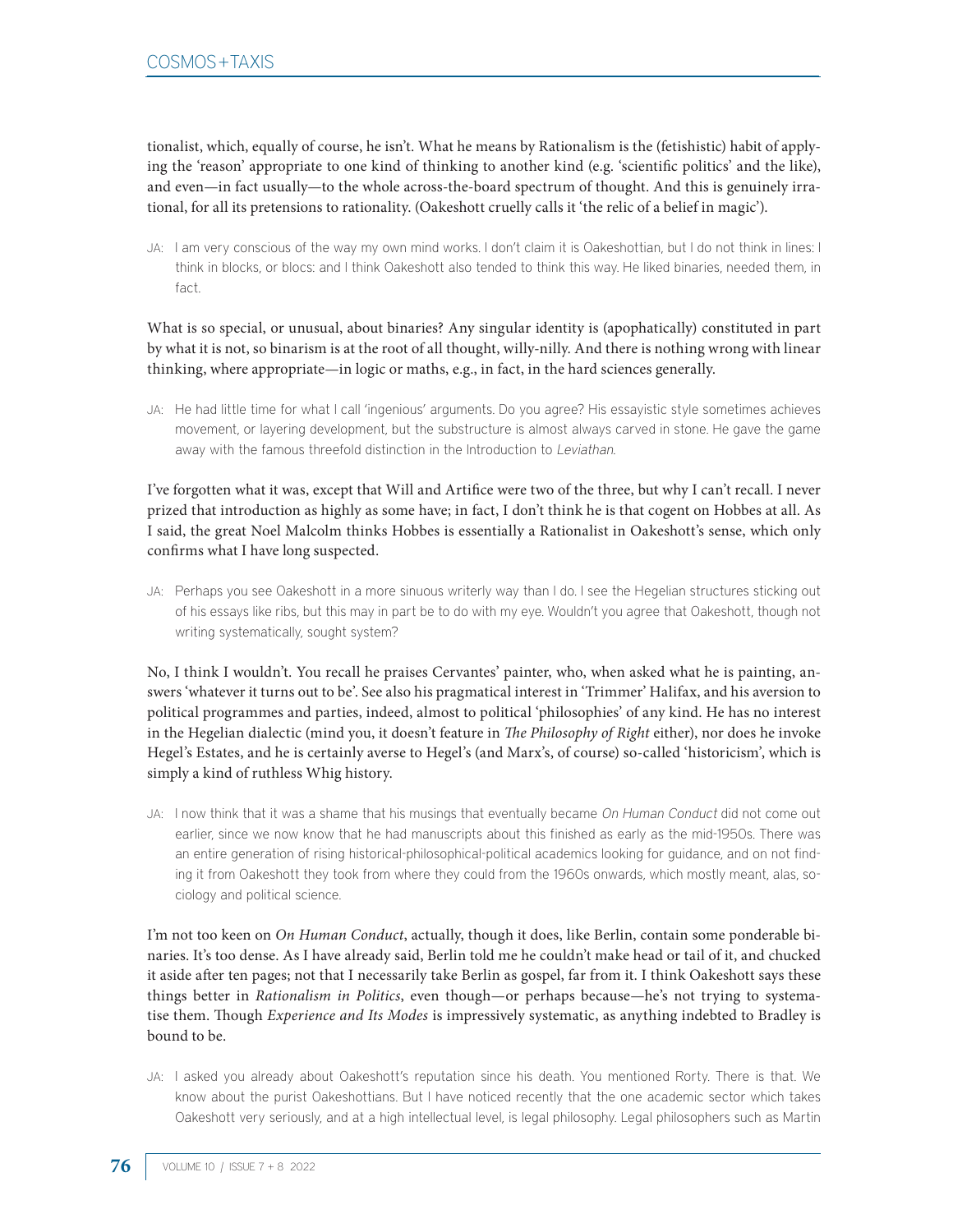Loughlin and David Dyzenhaus, admire Oakeshott greatly without agreeing with him, and are as enthusiastic about his legal theory as Shirley Letwin, who of course was partial, was in her posthumous History of Law. I think for the time coming his reputation will be highest amongst the lawyers.

I think you are very likely right, though I never thought he was especially clear about the Rule of Law. He has an excellent summary of his attitude to law (at least, the Common Law) at the end of 'Contemporary British Politics'. I don't think he would have much appeal to those (e.g. the European Union) in the Napoleonic legal tradition.

JA: So he will increasingly stand with Hart, Rawls, Kelsen, those sorts of people, and be considered alongside them. And Schmitt, of course.

Schmitt, I suppose, only via Hobbes. There is something brutal and philistine about Schmitt, whatever people say (incisive, realist, etc. etc.). I can't read him with any patience. I went to a Liberty Fund colloquium about him, where most of the participants, doubtless similarly averse, ended up talking about other things. Not surprising that he flirted with Hitler, and vice versa (though I think like Heidegger he never actually belonged to the Party). I cannot now recall exactly how, but there is something self-confirming, tautological, about his argument. It is conceived in such a way as to make it unfalsifiable. He exemplifies much of that aggressive German paranoia that Oakeshott diagnoses in the 1944 'Morgenthau' piece.

JA: I don't see Oakeshott becoming a luminary as a theorist of poetry.

Agreed. And by 'poetry' he means any (positive) aesthetic experience, whether or not intended (i.e. whether art or nature). Very Bloomsbury, like Bell and Fry (and the grand-daddy of them all, Pater). He likens religion to poetry in *On Human Conduct*.

JA: Was the twentieth century, now we know what the future looks like, an anomaly? Was the university, between, say, 1890 and 1970, in a happy era between 1. Victorian angst about being clerical or anticlerical and 2. Thatcherite angst about an overgrown university full of increasingly entitled academics increasingly publishing everything they could?

Yes, I think you may be right. My Cambridge (1963-73) was still not so very different from Oakeshott's. No undergraduate 'en suites', one loo per staircase, terrible food in Hall, no hot water in Trinity New Court till '64. Even in Oakeshott's time there were more than a few non-public-school types about, and I think in my time about half the students were from grammar schools (depending, I suppose, on the College). Cambridge certainly wasn't a toffs' playground, not even Trinity, though there were toffs, of course. One heard rather than saw them: distant sounds of braying and breaking glass at the end of remote corridors.

About publishing, a post-RAE example is what Glasgow and Edinburgh actually did, setting up subsidised reviews to use up each other's otherwise unpublishable rubbish. This was applying the principles of productivity to academe. Put your unread and unreadable books on the scales, and presto! hit the funding jackpot. There was not a lot of intense teaching before, any more than now, but as I have already said, this may not have been altogether bad. It made one think for oneself, with help from one's friends (often in other disciplines). There were some damnably clever people about.

JA: It was Oakeshott who suggested that Kedourie lecture on nationalism, leading to his book on nationalism, which shocked Gellner so much that it provoked Gellner into writing his own book on nationalism (where he adopted Kedourie's time-frame, i.e. it all happened in the late 18th century, but rejected Kedourie's explanation in terms of ideas, preferring, of course, social movements).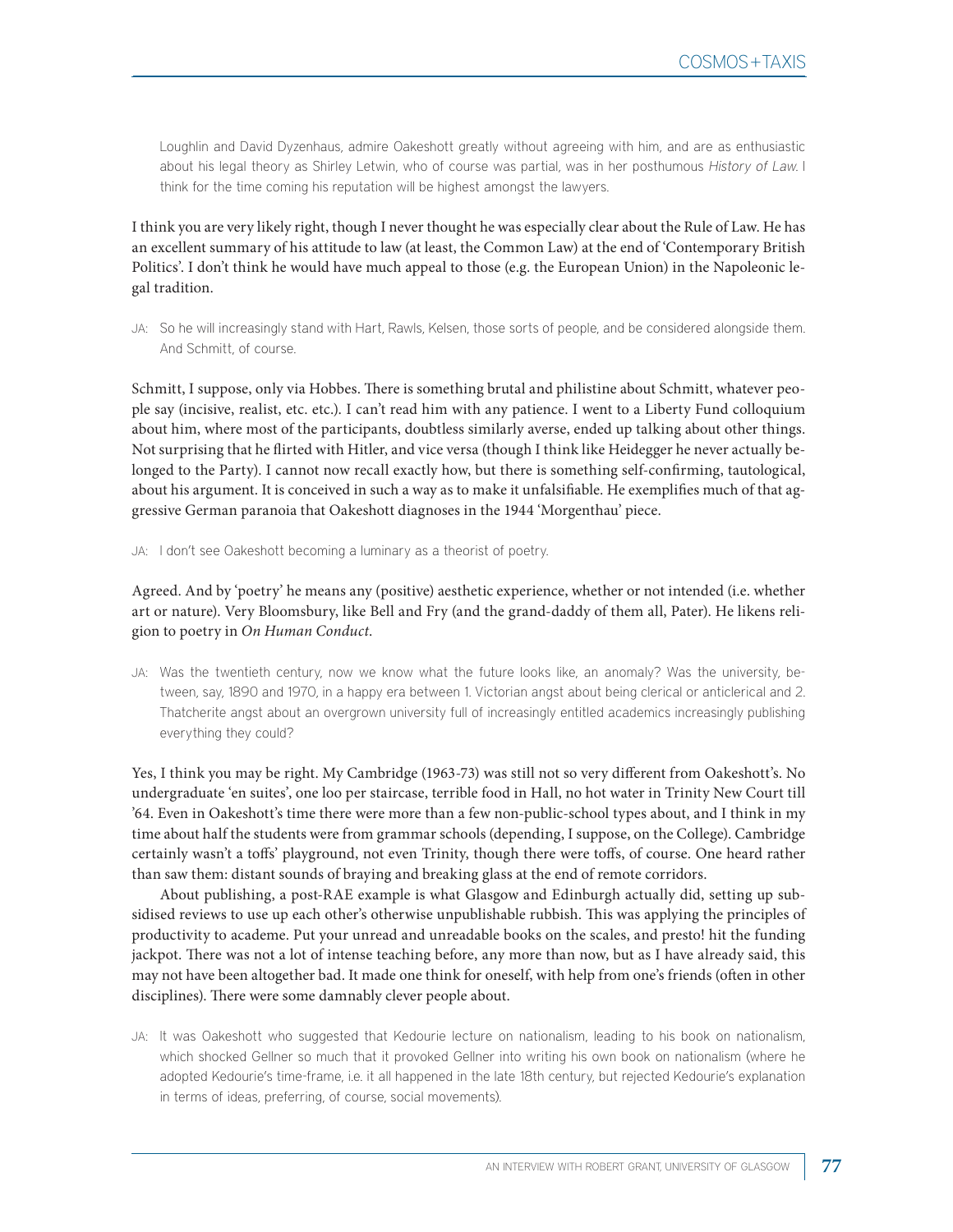I knew Gellner slightly. He sent me a postcard from Leningrad of the Bronze Horseman, thanking me for my 'very generous' review (1988) in the *TES* of *Plough, Sword and Book*. I also met him at Scruton's, and at an Oxford conference on education. I got arrested in Prague (1986) for carrying stuff out of the country for him. Oakeshott thought him an intellectual vulgarian, but was quite wrong. He was a lively, waggish provocateur, and good company (as was Oakeshott).

I only met Kedourie once or twice. He was deeply impressive and deeply serious, not to say severe (he certainly looked severe). Unfortunately he had no small talk.

JA: He had real punch, in his writing. Saw things simply and strongly. Probably Oakeshott thought of nationalism as being a variety of Rationalism.

It may feature in that list of Rationalist projects that he gives in the original essay (I haven't it to hand). He and Kedourie thought it the kind of ideological nonsense, like racism, dreamt up by intellectuals. He would definitely have distinguished it radically, and rightly, from patriotism. (An analogy: patriotism is collective loyalty and self-respect, nationalism is collective vanity and boastfulness. The patriot empathises with the patriotism of other nations and cultures; the nationalist needs enemies, and seeks them out).

JA: I asked Maurice Cowling once if he knew what Oakeshott thought about the chapter on him in the first volume of Religion and Public Doctrine. Oakeshott had ten years to read it. Do you know anything about this?

No. Oakeshott was very conscientious about reading the books he had to review, but otherwise he was greatly tempted by the second-hand bookshop, as already mentioned. He must have read Maurice, though.

JA: I saw that the Oxford philosopher J. R. Lucas died only a year or two ago. Oakeshott reviewed his Principles of Politics in the 1960s. Do you know anything about a connection there? Lucas is famous for arguing against equality.

Yes, I do. His anti-egalitarianism is persuasive. He was a Fellow of Merton, and wanted Oakeshott to leave the London School of Economics and go there. Oakeshott was friends with G. H. G. Mure, the Warden, and a Hegelian, and Mure too wanted him. I asked his son Ed about this, but alas, it was just then that Lucas died, and the query with him. Lucas wrote an interesting thing about the Huxley/Wilberforce ('Soapy Sam') controversy in the nineteenth century.

JA: If you could get Oakeshott back up from the grave for half an hour, what would you ask him?

I would ask him why he wasted so much of his life chasing skirt, since it never made him happy. Which is what you would expect, if you foist an identical character on every likely young woman you meet, and come a cropper in exactly the same way every time. Einstein: 'Insanity is doing the same thing over and over again and expecting different results.'

Of course, when I spent an entire day with him in 1987, I knew nothing about his love life, except that, as Perry Worsthorne had told me, he 'liked a pretty face'. So our discourse was not about such trivia—if trivia they were. But Oakeshott said in his notebooks that love (or what he mistook for love, namely infatuation) was the whole point of his life.

JA: Oakeshott makes much of momentariness and dream and myth in his writings: indeed, 'escape'. I take this to be very nineteenth century: you know how Leavis thought poets like Arnold, Tennyson and Browning were poets of retreat and escape, no longer writing about politics as everyone up to Shelley and Byron had done. Oakeshott looks a bit like an intellectual equivalent of the same: a sort of late Matthew Arnold on Dover Beach.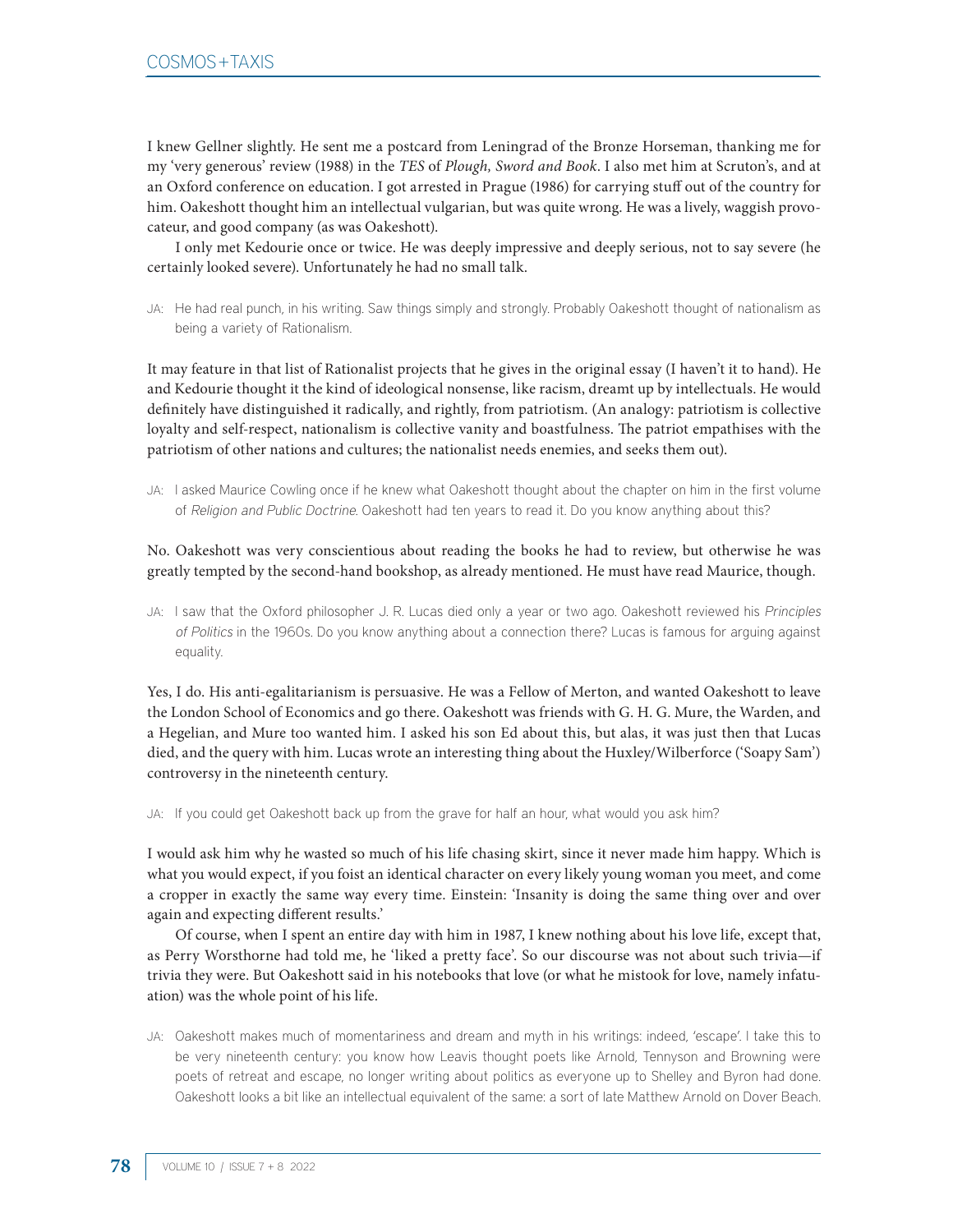Yes, I think you are right. I wouldn't call Browning an escapist, though. He's a bit jolly-hockey-sticks, an enthusiast for vitality (or as Pater would say, experience) for its own sake. (See Santayana's essay 'The Poetry of Barbarism'). And of course Oakeshott admired Huizinga on play, play being (in some views) an escape from earnestness (though on other views a rehearsal for life, not an escape).

JA: But, of course, in Oakeshott there is Pater too, and aestheticism.

#### Well, that lines him up with certain versions of 'escape'.

JA: Wasn't all that his reference to wonder, delight, poetry and love all about escape? 'Mistress, not wife', as he wrote when writing about history?

That's what he says, and I find it annoying, too much Jack-the-Lad (of a would-be upper-class kind). I'm a great believer in (appropriately circumscribed) sexual difference, and its meaningfulness, but not in 'male chauvinism'. ('Don't you bother your pretty little head about such things', etc.).

JA: You know that Pocock counter-quipped that history was not a mistress, as Oakeshott had suggested, but a wife.

#### Why does history have to be either?

JA: Perhaps history is better seen as a distant, sometimes forgotten, father—old divinity and regret—and a chastised and herded child—for education and remorse. What I am getting at is all the Paterian, aesthetic, externality in Oakeshott is a bit superficial, is it not?

## I agree, Pater's view is interesting, but wrong. Did you know he taught G. M. Hopkins, by the way? Not sure one would know from Hopkins's poetry.

JA: I don't know if Oakeshott can really be called a Bloomsbury, though he inhaled the same smoke and sibilance; his 'chasing skirt' was positively Wellsian.

I think he was after 'lurve', rather than, like Wells, sex. He was no commonplace Lothario, lounge lizard or debs' delight, nor a Don Giovanni. He seems to have identified himself most strongly with Wagner's fatal, helpless, tragic Tristan. Simon Oakeshott said he was 'fringe Bloomsbury', and he was of course a friend of Noel Annan, who was decidedly Bloomsbury, though not quite up to the hilt (albeit Provost of King's). Simon told me he went for brains rather than beauty, and it's true that none of his three wives was beautiful. The second was very clever, double first in English from Newnham, a much better poet than Oakeshott, but cripplingly neurotic. On the other hand he was besotted by Celine Jenkins and Pat Gale (later Mrs. Cowling), who certainly were beautiful. June Hooper was pretty too, and clever, and his mistress for four years (the other two said no, Celine absolutely, Pat after a trial run). But once he had June where he wanted her, he wouldn't introduce her to any of his intellectual friends, which is what *she* wanted. She told me he kept her locked up in a walled garden, like a princess of legend, Rapunzel as it might be, or the Sleeping Beauty.

JA: Do you think the relevance of 'Rationalism in Politics' has increased, decreased or sidestepped since 1962? Is irrationalism of the anti-constitutionalist, anti-rule-of-law, pro-populist sort more of a danger, or the technocracy-pseudo-socialism of the covid-warriors?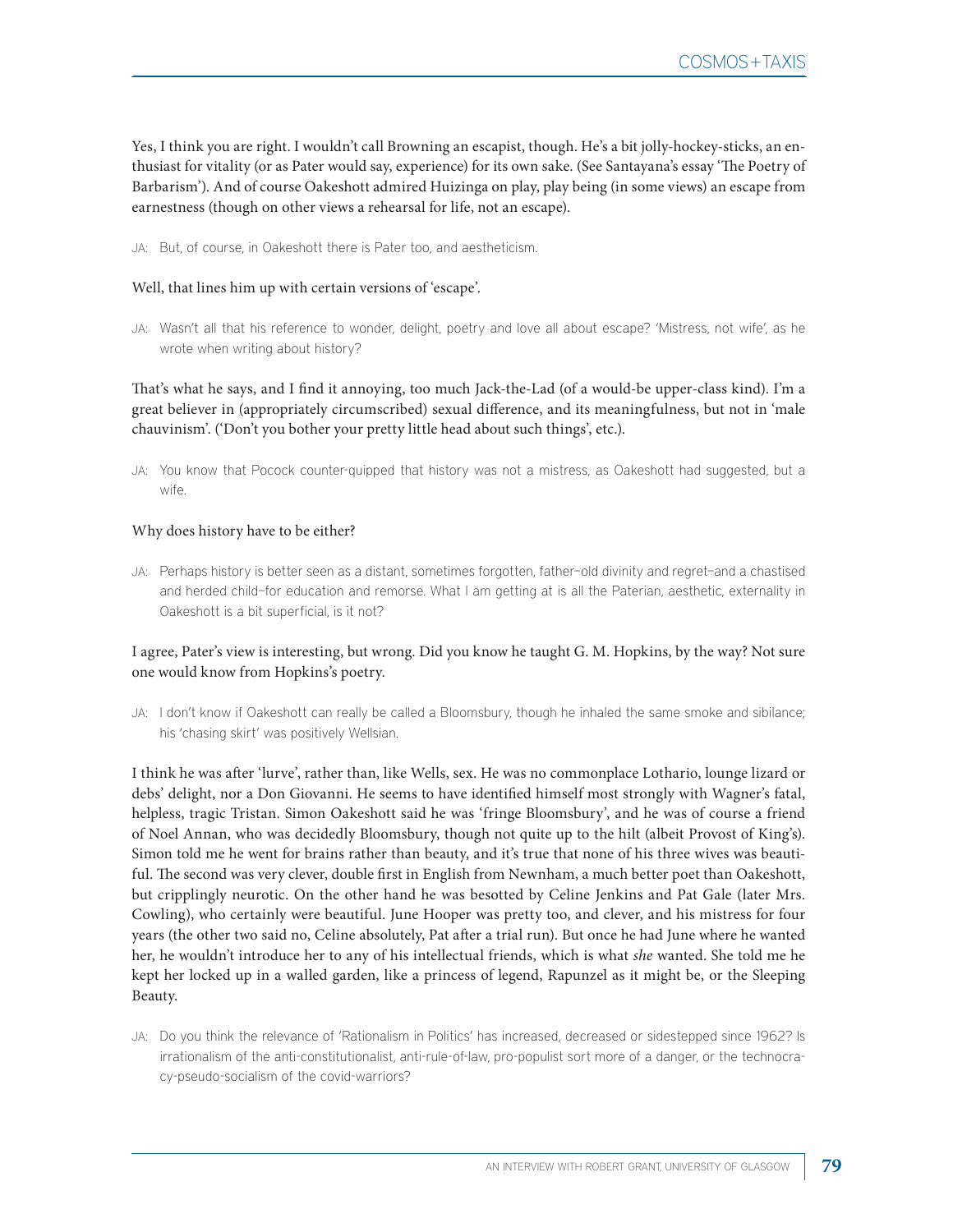I think both of those things are very bad, and that a dose of Oakeshottian 'anti-politics' (so Havel characterised his own position) would be an extremely good corrective. But democracies feed (and decline) on promises, not on proven prudence or competence. And there's nothing we can do about that, except foster real public debate and accountability. I am sometimes surprised, however, by the good sense of our fellowcitizens. (E.g. their response to Kinnock's absurdly kitsch and prematurely triumphalist Sheffield rally in '92. A distant bell rang in the depths of the folk memory, with the message 'Nuremberg'. A pity all we got instead was Major).

JA: John Dunn has told me in the last few years that he regrets not taking Oakeshott more seriously at the time. I have the feeling that a whole generation bypassed Oakeshott, mostly for political reasons. When we now look at Oakeshott he seems quite mild and well-mannered, on the page: and yet, again, there is the Annan suggestion that Oakeshott was a 'deviant' along with Waugh and Leavis. Do you think he deserves Noel Annan's sketch of him as a deviant?

Well, in his own time he was pretty much a one-off, if you call that deviant, ploughing as he did a (then) lonely furrow. He was a friend of Annan's, as I expect you know. I hadn't thought Annan was negative about him. You're right that Oakeshott was nothing like Waugh or Leavis. Waugh was brilliant, but a proper reactionary, Oakeshott not at all. Leavis's intellectual manners were barbaric. I have seen them in action, in a lecture. Denys (D. W.) Harding told me that Leavis was naturally genial, but learned them from his awful vindictive wife (a good critic, incidentally).

JA: Waugh and Leavis attacked others and were continually in feud; Oakeshott, by and large, is not known for ever having attacked anyone …

### Agreed.

JA: … unless calling Isaiah Berlin the Paganini of the lecture hall was an attack. Maurice has a very funny line about how other people called Berlin not the Paganini but the Sgt. Bilko of the lecture hall.

Perhaps it was just the glasses. Actually, Philip Larkin (or Leo Salingar at Trinity) both looked much more like Bilko. Berlin, unlike Bilko, was not a scam merchant, though he could waffle with the best of them and contrive the most far-fetched and implausible connections, for example between de Maistre and fascism. Oakeshott's introduction to Berlin's LSE guest lecture was certainly cruel, and Berlin said it ruined the lecture, which his self-confident volubility had encouraged him, as usual, to busk impromptu. Oakeshott himself always used a script, and despite their similarity in outlook, was very different in character from Berlin, who successfully aspired to scale the pinnacles of the Establishment. I think, putting two and two together, but without any clear evidence, that Oakeshott probably, and unfairly, thought him an overrated, self-promoting windbag, and had determined to punish him for it. In later years Berlin told Shirley Letwin after an encounter with him at the Carlyle Club that he thought Oakeshott 'slightly deranged'. So, though kindly by nature, Berlin had his revenge.

JA: Shaw was coruscating about plans to form a Shaw Society. What do you think Oakeshott would have made of the nature of his memorialisation? What sort of literary glory do you think he sought? To be read, obviously. But to be a name in textbooks?

I doubt it, if only because, like Halifax, he has no doctrine (except this, that there *is* no doctrine). But Simon told me that he suspected Michael hoarded all his correspondence with a view to someone's eventually writing his biography. And he kept absolutely *everything*, even old tradesmen's bills. (His LSE archive is simply gigantic).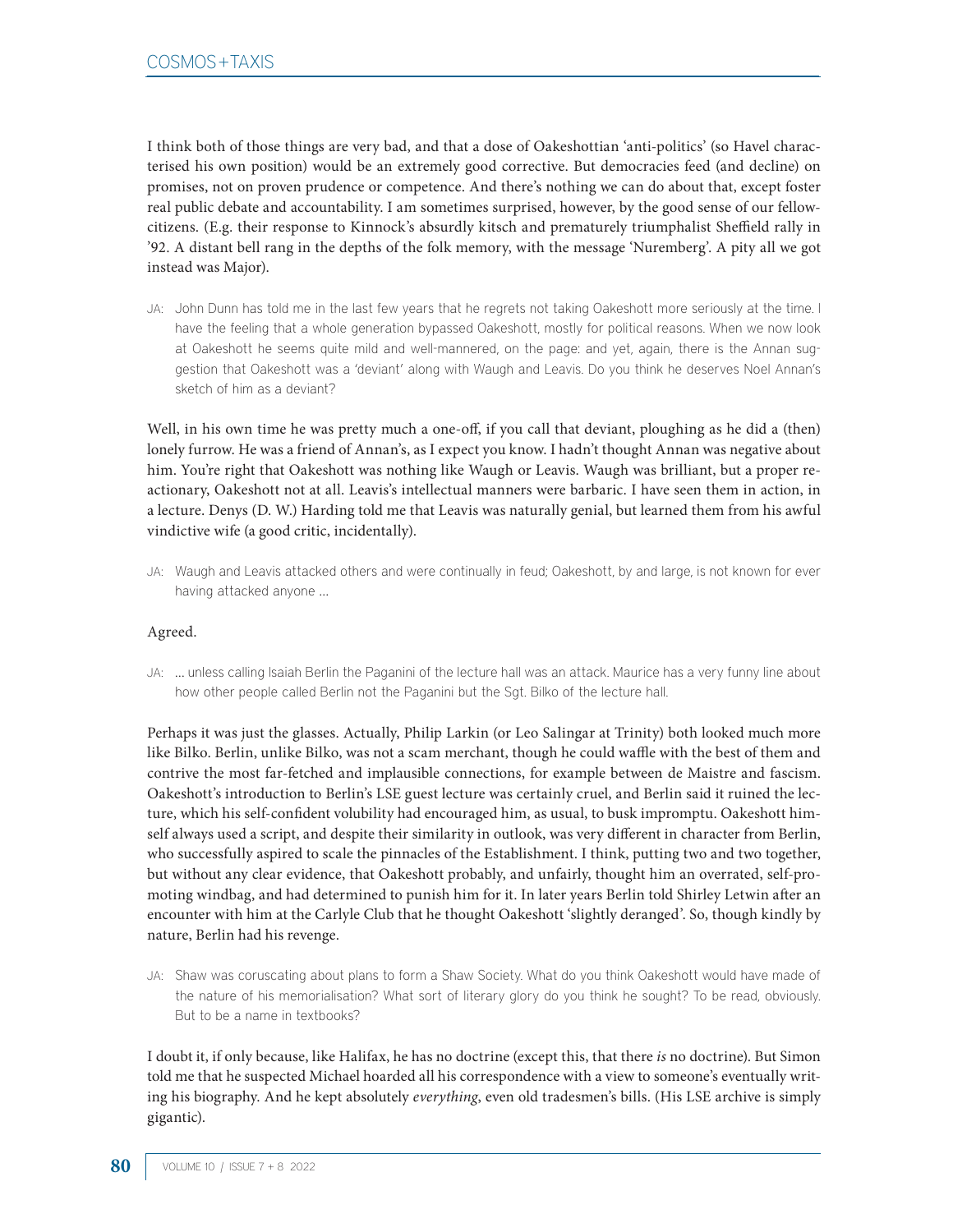JA: I mention him as much as anyone in my classes on politics. What is good about his thought is that he has a few neat-trick theories in his writing, but they always point to something a bit more profound, point to the hinterland. One doesn't get that with Rawls, which is why I think Rawls must fade. Plus, there is the matter of style. Rawls, for instance, lacks the literary bite of early J. S. Mill.

Rawls to my mind is pure stodge. I read the first hundred-plus pages, then told myself that was enough—I'd got the message (or rather the algorithm). His reputation derives entirely from his supposedly having 'revived' pol. phil. He should have let sleeping dogs lie, or perhaps rather die. The only good that came of it was Nozick's rebuttal, which was a jolly good read, even if dubious and impractical. He was much more intelligent than Rawls, and witty with it.

JA: Funnily enough, we have an essay in this anniversary edition by a young scholar, Beckett Rueda, on how Oakeshott reviewed an early Rawls piece quite favourably: since he thought Rawls was up to whatever it was Oakeshott thought he should have been up to. Later, on seeing A Theory of Justice, Oakeshott changed his mind. How do you think Oakeshott's reputation will fare in the future?

I haven't seen Oakeshott's review, and I look forward to Rueda's piece. Regarding Rawls, I can see only this rather tenuous connection with Oakeshott, that one consequence of the difference principle (namely, that inequality is preferable to equality if it benefits the disadvantaged more, as it obviously does) has been likened to a similar contention by the conservative Santayana, whom Oakeshott greatly admired. Whether Oakeshott actually agreed with the difference principle as a whole I much doubt. It is too much of a formula or litmus test, and its weaknesses are glaringly obvious. (E.g. why, when choosing behind the veil of ignorance, should we go for the faint-hearted precautionary principle, i.e. minimise our possible harms in preference to maximising our possible benefits? And anyway, isn't the whole basis of choice here rather selfish, even when extended to everyone, so that all are assumed to be equally egoistic?) But then, Oakeshott develops a similar hypostatising habit in his later work (all those binaries).

I am not sure that Oakeshott in the future will be regarded as a political scientist, whatever that is, and whether or not there should or could be such a thing. (There is political experience, political knowledge, and political skill, but I'm doubtful that any of them deserves the name of *science*). I have never forgotten my first reading of 'Rationalism in Politics', the title essay, in 1967. I had been reading Orwell's essays simultaneously, and think of them as very much akin. Orwell called himself a 'democratic socialist', but, unless we take that to mean merely a 'social-democratic' supporter of the Welfare State, rather than the full Clause IV shebang, democratic socialism, as Solzhenitsyn said, is as credible as 'boiling ice'.

I think of Oakeshott nowadays largely as, like Orwell, a very acute and observant political and cultural psychologist, rather than as, as I have said, a systematic theorist *à la* Rawls *et al*. (Leaving out, for now, his non-political philosophy, in which his modal conception, in all its ongoing variety, and especially his reflections on historiography, is dominant, and cogent. It also informs the basis of his educational thinking, viz. relevance—by which I mean, not preoccupation with today's fashionable 'issues', but the avoidance of disciplinary irrelevance or *ignoratio elenchi*). His Rationalist is a recognisable, even central, contemporary type, and once he had alerted me to that element in my own graduate-studentish quasi-Marxism, I was a convert to Oakeshott and a defector from Leftism. The same Rationalist character, give or take, is identified by Orwell in *Down and Out*, before *Animal Farm* and *1984*, where (doubtless recalling Adam Smith on the 'man of system') he sees the know-all activist meddler or *Weltverbesserer* as an overstanding chess-player who regards his fellows as mere passive chessmen having no motive power of their own, and therefore ripe for manipulation, of course for their own (alleged) good. It is worth remembering that Orwell gave a positive review to Hayek's *Road to Serfdom* as early as 1944.

Now, Oakeshott thought Hayek guilty, in that same book, of semi-Rationalism, but they got on politely and well as LSE colleagues. Also the later Hayek, of *Legislation, Law and Liberty*, moved away from his earlier public-choice-style 'economism' in an Oakeshottian direction, call it political or anti-political as you